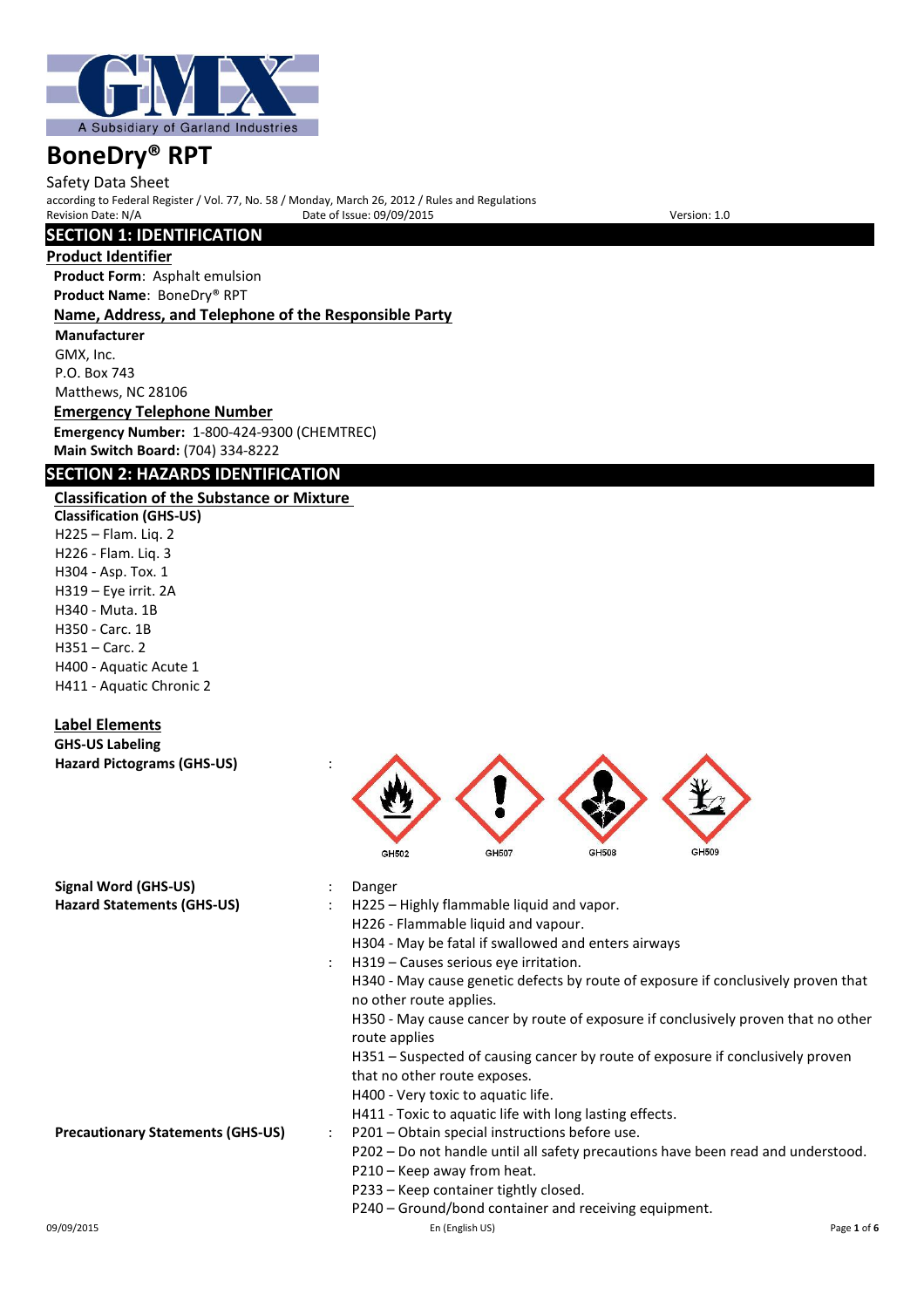Safety Data Sheet

According to Federal Register/Vol. 77, No. 58/Monday, March 26, 2012/Rules and Regulations Date of issue: 09/09/2015

P241 – Use explosion-proof electrical/ventilating/equipment.

P242 – Use only non-sparking tools.

P243 – Take precautionary measures against static discharge.

P264 – Wash face, hands, and any exposed skin thoroughly after handling.

P273 - Avoid release to the environment.

P280 – Wear protective gloves/protective clothing/eye protection/face protection.

P281 – Use personal protective equipment as required.

P303 + P361 + P353 - IF ON SKIN (or hair): Remove/Take off immediately all contaminated clothing. Rinse skin with water/shower.

P305 + P351 + P338 - IF IN EYES: Rinse cautiously with water for several minutes. Remove contact lenses, if present and easy to do. Continue rinsing.

P308+P313 – If exposed or concerned: Get medical advice/attention.

P337+P313 – if eye irritation persists: Get medical attention/advice.

P370 + P378 - In case of fire: Use extinguishing media for extinction.

P391 - Collect spillage.

P403 + P235 - Store in a well-ventilated place. Keep cool.

P405 – Store locked up.

P501 – Dispose of contents/container according to local, regional, national, and international regulations.

### **Other Hazards**

**Other Hazards Not Contributing to the Classification:** Not available.

**Unknown Acute Toxicity (GHS-US)**

No data available

## **SECTION 3: COMPOSITION/INFORMATION ON INGREDIENTS**

### **Substance**

Not available

### **Mixture**

| <b>Name</b>                          | <b>Product identifier</b> | % (w/w)  | <b>Classification (GHS-US)</b> |
|--------------------------------------|---------------------------|----------|--------------------------------|
| Asphalt                              | CAS No (8052-42-4)        | 50-65    | H225 - Flam. Lig. 2            |
|                                      |                           |          | H319 - Eye Irrit. 2A           |
|                                      |                           |          | $H351 - Carc.$ 2               |
| Water                                | CAS No (7732-18-5)        | 20-45    | Not Classified                 |
| Elastomeric Polymer                  | Proprietary               | $0 - 20$ | Not Classified                 |
| Additives                            | Mixture                   | < 6      | Not Classified                 |
| Stoddard Solvent                     | 8052-41-3                 | $0 - 5$  | H226 - Flam. Lig. 3            |
|                                      |                           |          | H340 - Muta, 1B                |
|                                      |                           |          | H350 - Carc. 1B                |
|                                      |                           |          | H304 - Asp. Tox. 1             |
|                                      |                           |          | H400 - Aquatic Acute 1         |
|                                      |                           |          | H411 - Aquatic Chronic 2       |
| <b>SECTION 4: FIRST AID MEASURES</b> |                           |          |                                |

**Description of First Aid Measures**

**First-aid Measures General**: Never give anything by mouth to an unconscious person. If you feel unwell, seek medical advice (show the label where possible). IF exposed or concerned: Get medical advice/attention.

**First-aid Measures After Inhalation**: Move to fresh air. Oxygen or artificial respiration if needed. If symptoms persist, call a physician.

**First-aid Measures After Skin Contact**: Wash off immediately with soap and plenty of water removing all contaminated clothes and shoes. Remove and wash contaminated clothing before re-use. If skin irritation persists, call a physician.

**First-aid Measures After Eye Contact**: Rinse thoroughly with plenty of water for at least 15 minutes and consult a physician. **First-aid Measures After Ingestion**: Call a physician or Poison Control Center immediately. Never give anything by mouth to an unconscious person. Do not induce vomiting without medical advice.

### **SECTION 5: FIRE-FIGHTING MEASURES**

### **Extinguishing Media**

**Suitable Extinguishing Media:** Carbon dioxide (CO2). Foam. Dry powder. Dry chemical.

**Unsuitable Extinguishing Media:** Do not use a solid water stream as it may scatter and spread fire.

### **Special Hazards Arising From the Substance or Mixture**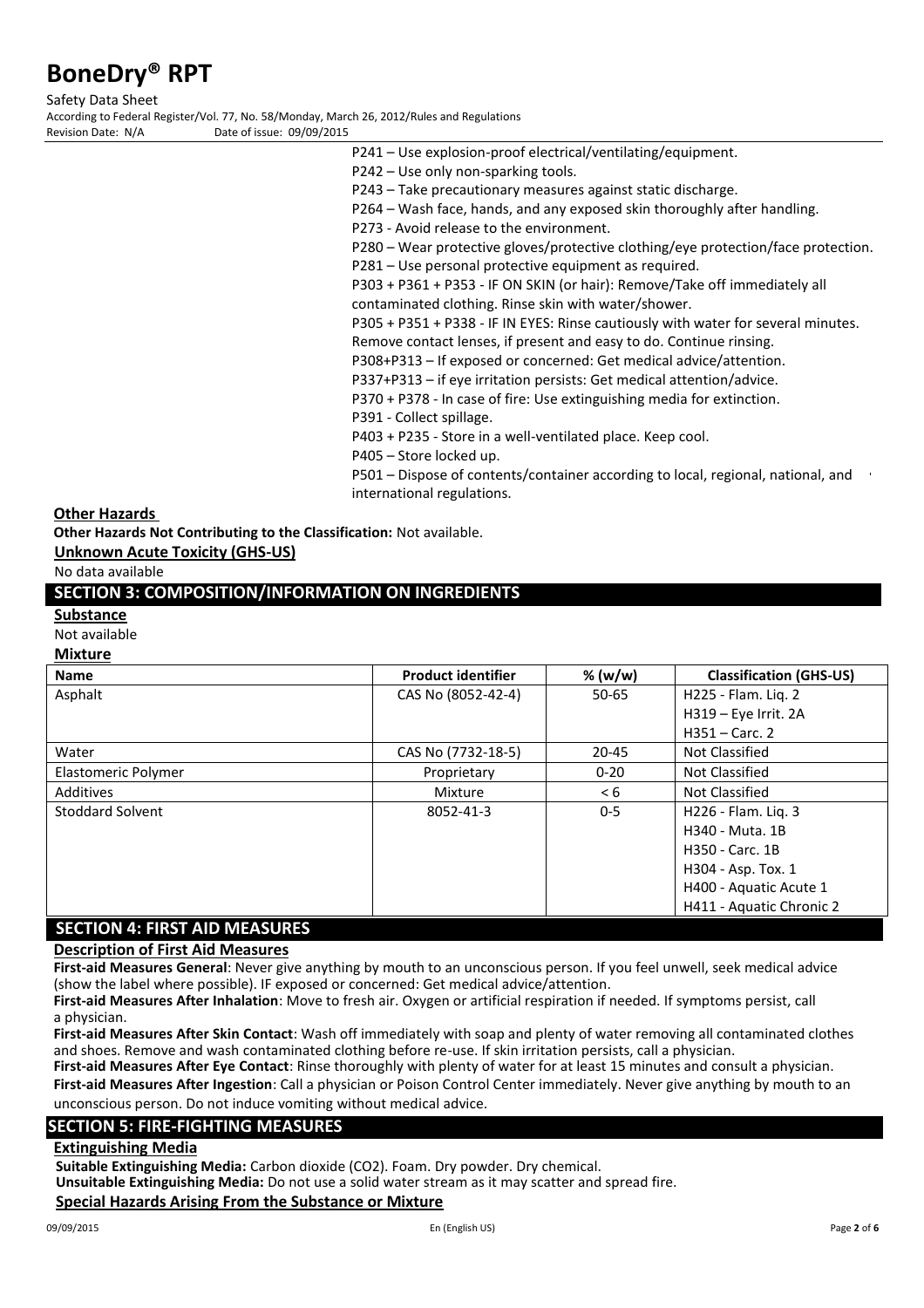Safety Data Sheet

According to Federal Register/Vol. 77, No. 58/Monday, March 26, 2012/Rules and Regulations<br>Revision Date: N/A<br>Date of issue: 09/09/2015

Date of issue: 09/09/2015

No information available

## **Advice for Firefighters**

**Firefighting Instructions:** Exercise caution when fighting any chemical fire.

**Protection During Firefighting:** As in any fire, wear self-contained breathing apparatus pressure-demand, MSHA/NIOSH (approved or equivalent) and full protective gear.

### **Reference to Other Sections**

Refer to section 9 for flammability properties.

### **SECTION 6: ACCIDENTAL RELEASE MEASURES**

### **Personal Precautions, Protective Equipment and Emergency Procedures**

**General Measures**: Evacuate personnel to safe areas.

### **For Non-emergency Personnel**

**Protective Equipment:** Use appropriate personal protection equipment (PPE).

**Emergency Procedures:** Evacuate unnecessary personnel.

### **For Emergency Responders**

**Protective Equipment:** Equip cleanup crew with proper protection.

**Emergency Procedures:** Ventilate area.

### **Environmental Precautions**

Prevent further leakage or spillage if safe to do so. Prevent product from entering drains.

### **Methods and Material for Containment and Cleaning Up**

**For Containment and Clean Up:** Dike with inert absorbent material (e.g. dry sand or earth). Take precautionary measures against static discharges. Soak up with inert absorbent material. Pick up and transfer to properly labeled containers. Keep in suitable and closed containers for disposal. Dispose of as common waste.

### **Reference to Other Sections**

See heading 8, Exposure Controls and Personal Protection.

### **SECTION 7: HANDLING AND STORAGE**

### **Precautions for Safe Handling**

Avoid contact with skin and eyes. Ensure adequate ventilation.

### **Conditions for Safe Storage, Including Any Incompatibilities**

**Storage Conditions:** Keep container tightly closed. Keep in properly labeled containers. Keep out of the reach of children. **Incompatible Materials:** Not available.

# **SECTION 8: EXPOSURE CONTROLS/PERSONAL PROTECTION**

### **Control Parameters**

| <b>Chemical Name</b>    | <b>ACGIH TLV</b>          | <b>OSHA PEL</b>             | <b>Ontario TWAEV</b>       | <b>Mexico</b>                |
|-------------------------|---------------------------|-----------------------------|----------------------------|------------------------------|
| Petroleum Asphalt       | TWA: $0.5 \text{ mg/m}^3$ |                             | TWA: $0.5 \text{ mg/m}^3$  | STEL: 10 mg/m <sup>3</sup>   |
|                         |                           |                             |                            | TWA: 5 mg/m <sup>3</sup>     |
| <b>Stoddard Solvent</b> | TWA: 100 ppm              | TWA: 2900 mg/m <sup>3</sup> | TWA: 525 mg/m <sup>3</sup> | STEL: 200 ppm                |
|                         |                           | TWA: 500 ppm                |                            | STEL: 1050 mg/m <sup>3</sup> |
|                         |                           |                             |                            | TWA: 523 mg/m <sup>3</sup>   |
|                         |                           |                             |                            | TWA: 100 ppm                 |

| :hemical<br><b>Name</b> | <b>NIOSH IDLH</b> |
|-------------------------|-------------------|
| Solvent                 | 20000             |
| паго                    | $m\sigma$ .       |

### **Exposure Controls**

**Appropriate Engineering Controls:** Do not allow ventilation equipment to draw material odors indoors. **Personal Protective Equipment:** Gloves. Protective clothing. Protective goggles.



### **Hand Protection:** Protective gloves.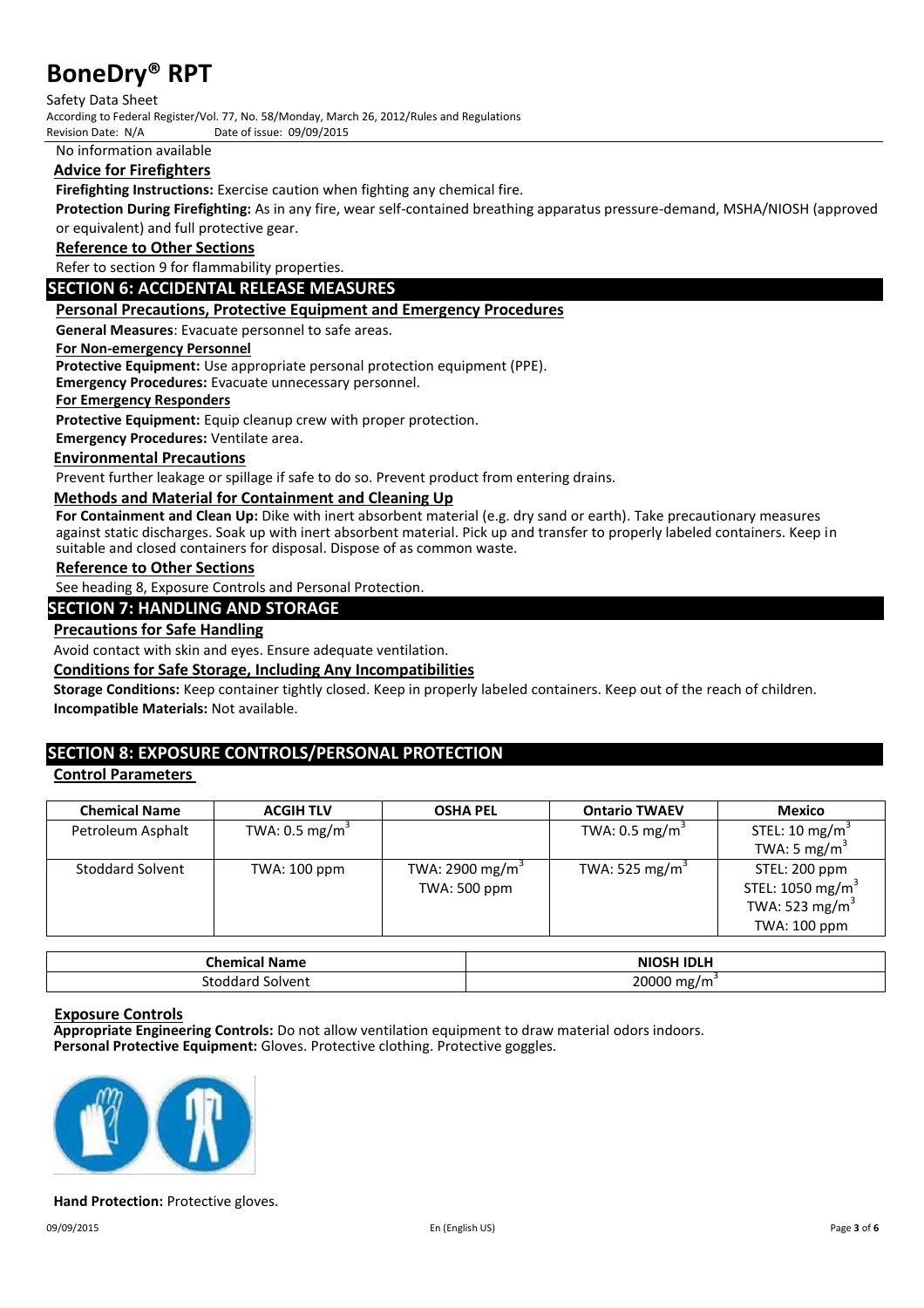Safety Data Sheet

According to Federal Register/Vol. 77, No. 58/Monday, March 26, 2012/Rules and Regulations Date of issue: 09/09/2015

**Eye Protection:** Chemical goggles or safety glasses.

**Skin and Body Protection:** Wear suitable protective clothing.

**Respiratory Protection:** If exposure limits are exceeded or irritation is experienced, NIOSH approved respiratory protection should be worn.

**Hygiene Measures:** Wash hands before breaks and at the end of workday. Remove and wash contaminated clothing before re-use. Handle in accordance with good industrial hygiene and safety practice. **Other Information:** When using, do not eat, drink, or smoke.

# **SECTION 9: PHYSICAL AND CHEMICAL PROPERTIES**

**Information on Basic Physical and Chemical Properties**

| <b>Physical State</b>                                    | $\ddot{\cdot}$       | Liquid                               |
|----------------------------------------------------------|----------------------|--------------------------------------|
| Appearance                                               |                      | Brown/black liquid                   |
| Odor                                                     | $\ddot{\cdot}$       | Slight odor                          |
| <b>Odor Threshold</b>                                    | $\ddot{\cdot}$       | Not available                        |
| рH                                                       |                      | $9.5 - 11.5$                         |
| <b>Relative Evaporation Rate (butyl acetate = 1)</b>     |                      | Not available                        |
| <b>Melting Point</b>                                     |                      | Not available                        |
| <b>Freezing Point</b>                                    |                      | $32^{\circ}$ F/0 $^{\circ}$ C        |
| <b>Boiling Point</b>                                     | $\ddot{\cdot}$       | 212°F / 100°C                        |
| <b>Flash Point</b>                                       | $\ddot{\cdot}$       | >400°F (>204°C)                      |
| <b>Auto-ignition Temperature</b>                         | $\ddot{\phantom{a}}$ | $>700^{\circ}$ F $/ > 371^{\circ}$ C |
| <b>Decomposition Temperature</b>                         | $\cdot$              | Not available                        |
| Flammability (solid, gas)                                |                      | Not available                        |
| <b>Lower Flammable Limit</b>                             |                      | Not available                        |
| <b>Upper Flammable Limit</b>                             |                      | Not available                        |
| <b>Vapor Pressure</b>                                    |                      | Not available                        |
| Relative Vapor Density at 68°F (20°C)                    | $\mathbf{L}$         | $> 1$ (Air = 1)                      |
| <b>Relative Density</b>                                  | $\ddot{\cdot}$       | Not available                        |
| <b>Specific Gravity</b>                                  | $\cdot$              | >1.0                                 |
| Solubility                                               |                      | Partly miscible                      |
| Partition coefficient: n-octanol/water                   | $\ddot{\cdot}$       | Not available                        |
| <b>Explosion Data - Sensitivity to Mechanical Impact</b> | $\ddot{\phantom{a}}$ | Not available                        |
| <b>Explosion Data - Sensitivity to Static Discharge</b>  | $\ddot{\cdot}$       | Not available                        |
| <b>VOC Content</b>                                       | $\ddot{\cdot}$       | $<$ 40 g/L                           |

### **SECTION 10: STABILITY AND REACTIVITY**

**Reactivity:** Hazardous polymerization does not occur

**Chemical Stability:** Stable under normal conditions.

**Possibility of Hazardous Reactions:** Hazardous polymerization will not occur.

**Conditions to Avoid:** No information available.

**Incompatible Materials:** No materials to be especially mentioned.

**Hazardous Decomposition Products:** Carbon monoxide. Carbon dioxide. Hydrocarbons.

## **SECTION 11: TOXICOLOGICAL INFORMATION**

# **Information on Toxicological Effects – Ingredient(s)**

**LD50 and LC50 Data**

| Asphalt (8052-42-4) |              |
|---------------------|--------------|
| LD50 Oral Rat       | >5,000 mg/kg |
| LD50 Dermal Rabbit  | >2,000 mg/kg |

### **Carcinogenicity Data:**

| Asphalt (8052-42-4)                    |                                             |
|----------------------------------------|---------------------------------------------|
| <b>IARC Group</b>                      | 2B                                          |
| National Toxicity Program (NTP) Status | Twelfth Report – Items under consideration. |

# **SECTION 12: ECOLOGICAL INFORMATION**

### **Toxicity – Ingredients**

Contains no substances known to be hazardous to the environment or not degradable in waste water treatment plants.

**Persistence and Degradability**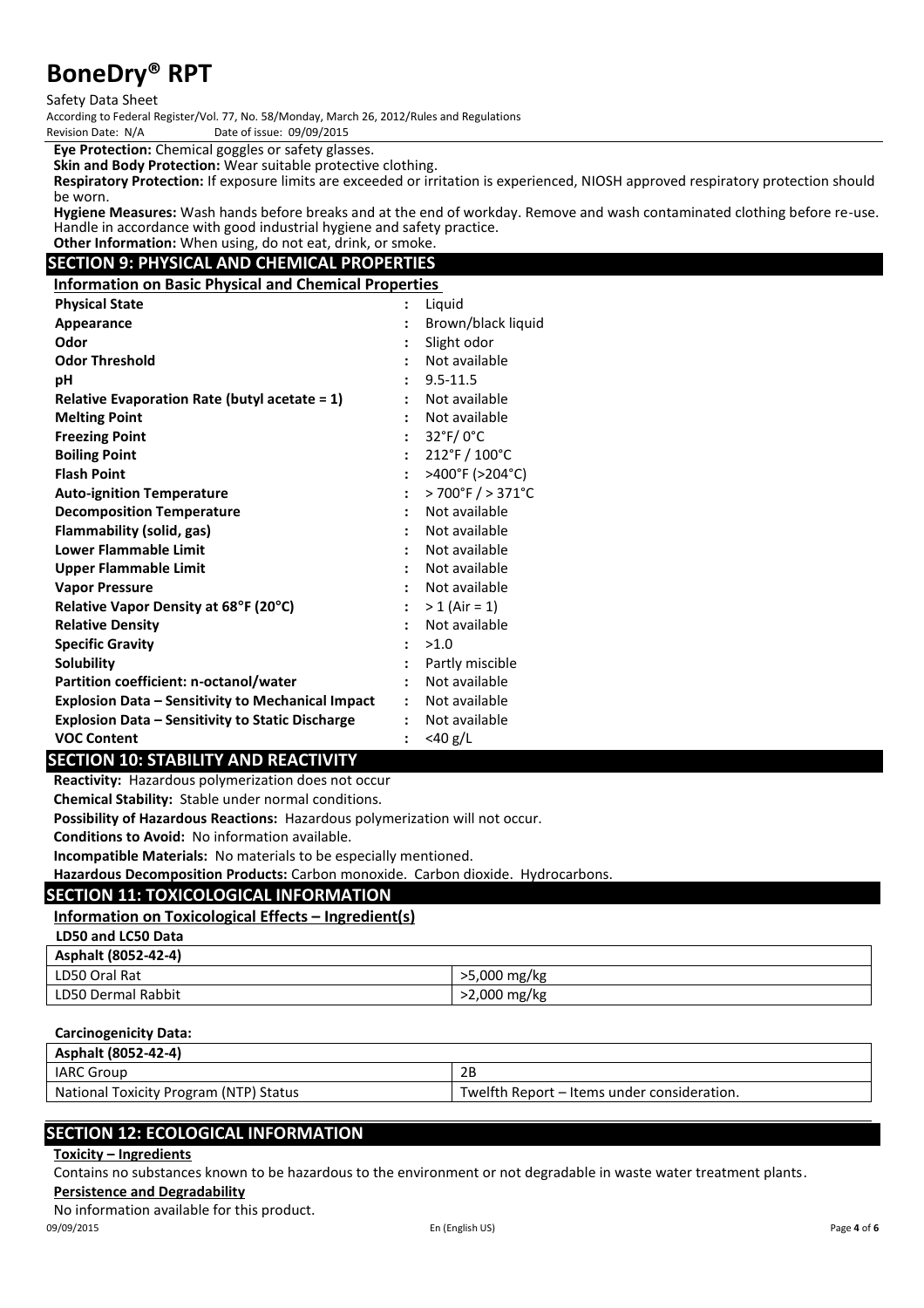#### Safety Data Sheet

According to Federal Register/Vol. 77, No. 58/Monday, March 26, 2012/Rules and Regulations Date of issue: 09/09/2015

**Bioaccumulative Potential – Product**

No information available for this product.

# **Bioaccumulative Potential – Ingredients**

No information available for this product.

## **Mobility in Soil**

No information available for this product.

# **Other Adverse Effects**

**Other Information:** Avoid release to the environment.

### **SECTION 13: DISPOSAL CONSIDERATIONS**

**Waste Disposal Recommendations:** Dispose of in accordance with local, state, and federal regulations.

**Additional Information:** Empty containers should be taken for local recycling, recovery or waste disposal.

# **SECTION 14: TRANSPORT INFORMATION**

| In Accordance with DOT         |                      |                         |
|--------------------------------|----------------------|-------------------------|
| <b>Proper Shipping Name</b>    |                      | Non-Regulated Material. |
| In Accordance with IMDG        |                      |                         |
| <b>Proper Shipping Name</b>    |                      | Not Regulated.          |
| <b>Hazard Class</b>            |                      |                         |
| <b>Identification Number</b>   |                      |                         |
| <b>Packing Group</b>           |                      |                         |
| <b>Marine Pollutant</b>        |                      |                         |
| <b>In Accordance with IATA</b> |                      |                         |
| <b>Proper Shipping Name</b>    | $\ddot{\phantom{a}}$ | Not Regulated.          |
| <b>Hazard Class</b>            |                      |                         |
| <b>Identification Number</b>   |                      |                         |
| <b>Packing Group</b>           |                      |                         |
| <b>Marine Pollutant</b>        |                      |                         |
| In Accordance with TDG         |                      |                         |
| <b>Proper Shipping Name</b>    | :                    | Not Regulated.          |
| <b>Hazard Class</b>            |                      |                         |
| <b>Identification Number</b>   |                      |                         |
| <b>Packing Group</b>           |                      |                         |
| <b>Marine Pollutant</b>        |                      |                         |

# **SECTION 15: REGULATORY INFORMATION**

### **International Inventories**

| <b>Chemical Name</b>    | <b>TSCA</b> | DSL | <b>NDSL</b> | <b>EINECS</b> | <b>ELINCS</b> | <b>ENCS</b> | <b>CHINA</b> | <b>KECL</b> | <b>PICCS</b> | <b>AICS</b> |
|-------------------------|-------------|-----|-------------|---------------|---------------|-------------|--------------|-------------|--------------|-------------|
| Petroleum<br>i Asphalt  |             |     |             |               | -             |             |              |             |              |             |
| <b>Stoddard Solvent</b> |             |     |             |               |               |             |              |             |              |             |

| TSCA          | Complies |
|---------------|----------|
| DSL           | Complies |
| <b>NDSL</b>   | Complies |
| <b>EINECS</b> | Complies |
| <b>ELINCS</b> | Complies |
| <b>ENCS</b>   | Complies |
| CHINA         | Complies |
| <b>KECL</b>   | Complies |
| <b>PICCS</b>  | Complies |
| AICS          | Complies |
|               |          |

### **US Federal Regulations**

|  | Asphalt (8052-42-4) |                                                                                                                 |  |
|--|---------------------|-----------------------------------------------------------------------------------------------------------------|--|
|  |                     | the contract of the contract of the contract of the contract of the contract of the contract of the contract of |  |

Listed on the United States TSCA (Toxic Substances Control Act) Inventory